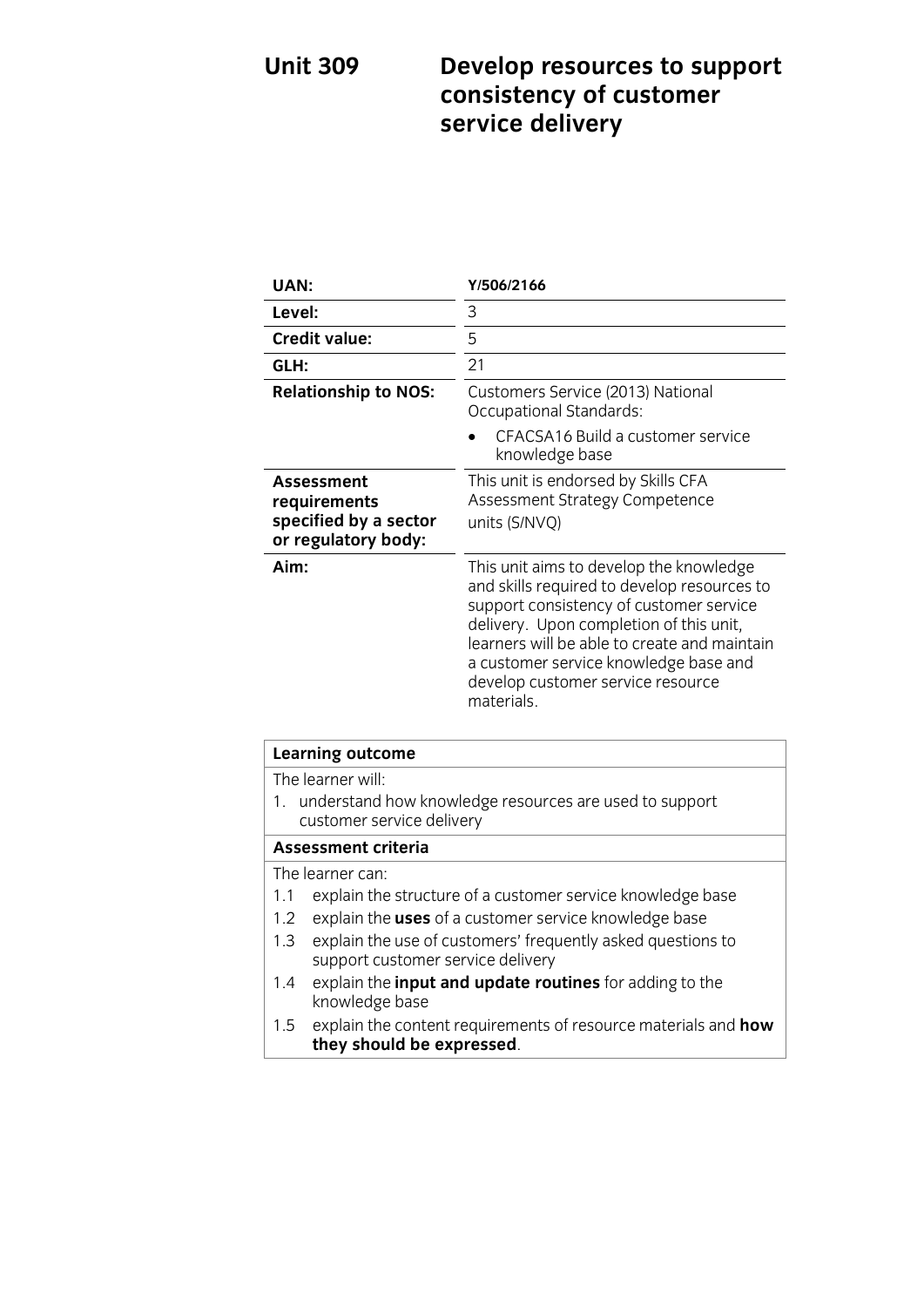### <del>------------- guidance</del><br>--

## **Uses:**

- allows staff to access information quickly to help improve their
- allows staff to answer any customer questions<br>• covers frequently asked questions with answer
- covers frequently asked questions with answers that are
- ensures consistency in knowledge and service

**Input and update routines:**<br>How additions/changes are made according to organisational  $H = \frac{1}{2}$ requirements.

# **How they should be expressed:**<br> $\bullet$  lavout

- layout
- $\bullet$  format
- house style

- **professional discussion** 
	- reflective account<br>• report on developi
	- report on developing or maintaining a customer service<br>knowledge hase
	- questioning<br>• frequently asked
	- frequently asked questions and answers (FAQ)

## **Learning outcome**<br>The learner will:

2. be able to create and maintain a customer service knowledge base

### Assessment criteria

The learner can:

- 2.1 identify the **information** that should be included in a customer service knowledge base
- $2.2$ confirm that a knowledge base is kept up to date
- 2.3 **promote** the contents and use of a knowledge base. 2.3 **promote** the contents and use of a knowledge base.

## **Assessment guidance**

- **Information:**<br> **Information** entity asked questions with answers (FAQ)
	- user manuals
	- processes and procedures
	- tutorials/training notes<br>• new product/service in
	- new product/service information or updates

## **Promote**:

eg:

- presentation
- newsletter
- email
- Intranet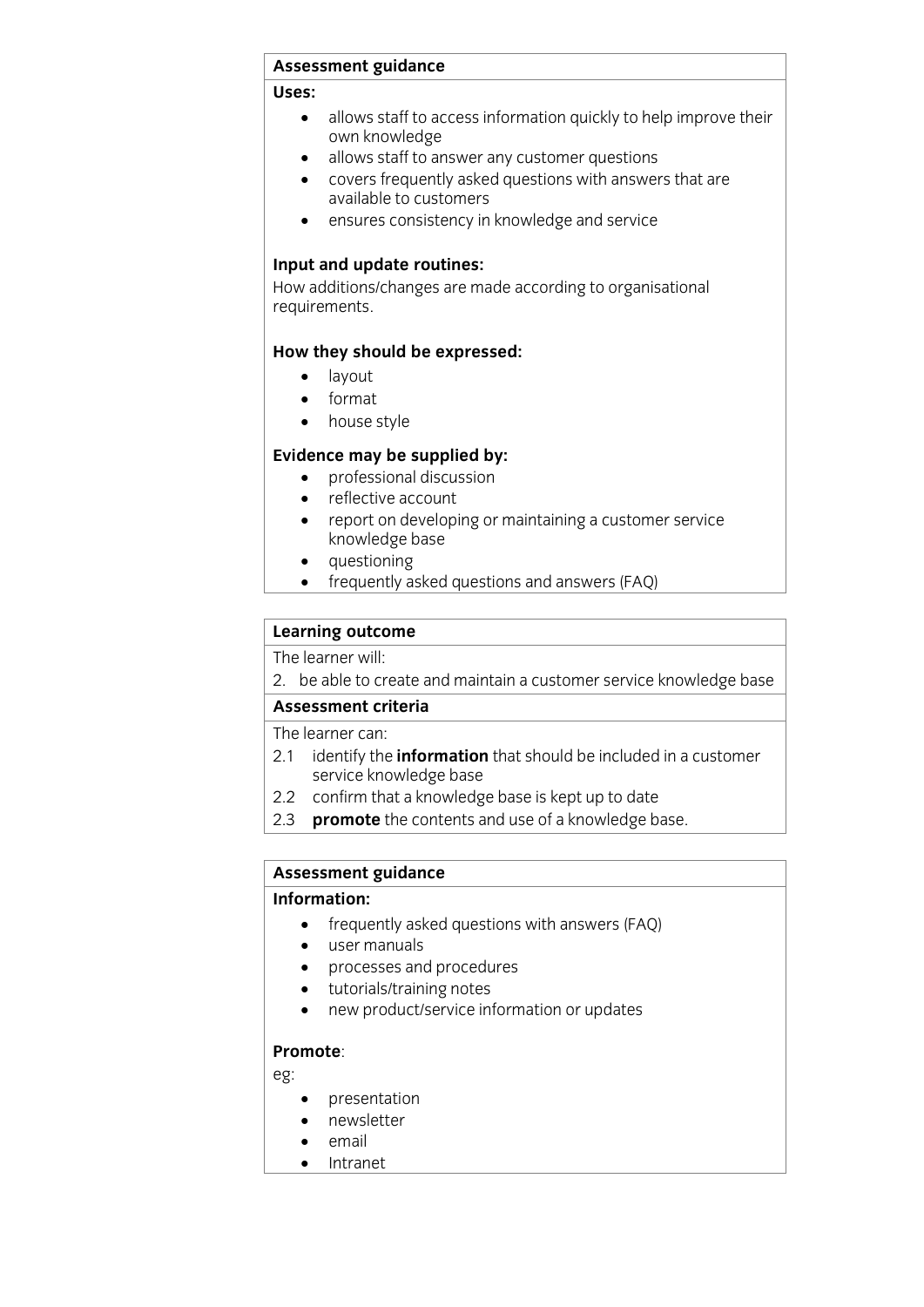- **Existence may be supplied by:**<br> **Existing** 
	- observation
	- witness testimony
	- professional discussion
	- reflective account<br>• report on developi
	- report on developing or maintaining a customer service
	- questioning<br>• presentation or
	- presentation or other mode of communication
	- internal documentation\*

# **Learning outcome**<br>The learner will:

a hombotod  $\frac{3}{2}$ . because the develop customer service resource materials  $\frac{3}{2}$ 

The learner can:

- 3.1 describe the types of questions frequently asked by customers
- 3.2 identify the types of **resources** needed to support customer service delivery from an analysis of customer needs
- 3.3 identify **who** will use the resources and in what way
- 3.4 develop resources that meet organisational requirements
- 3.5 communicate the availability and nature of the resources to those who will use them those who will use the main will use the main will use the will use them will use the main will use the second <br>The main will use the main will use the main will use the main will use the main will use the main will use th

# **Assessment guidance**

- **Exercise:**<br> **e** frequently asked questions with answers
	- user manuals
	- processes and procedures
	- tutorials/training notes<br>• new product/service int
	- new product/service information or updates

### Who:

- **Who:** • internal customers<br>• external customers
- external customers

- **Existence may be supplied by:**<br> **e** evidence of questions asked
	- witness testimony
	- frequently asked questions
	- professional discussion
	- reflective account<br>• report on developi
	- report on developing or maintaining a customer service
	- $\bullet$  questioning<br>  $\bullet$  analysis of custo
	- analysis of customer feedback/questions asked/information
	- $\bullet$  knowledge base content\*
	- analysis of usage
	- resources developed with reasoning